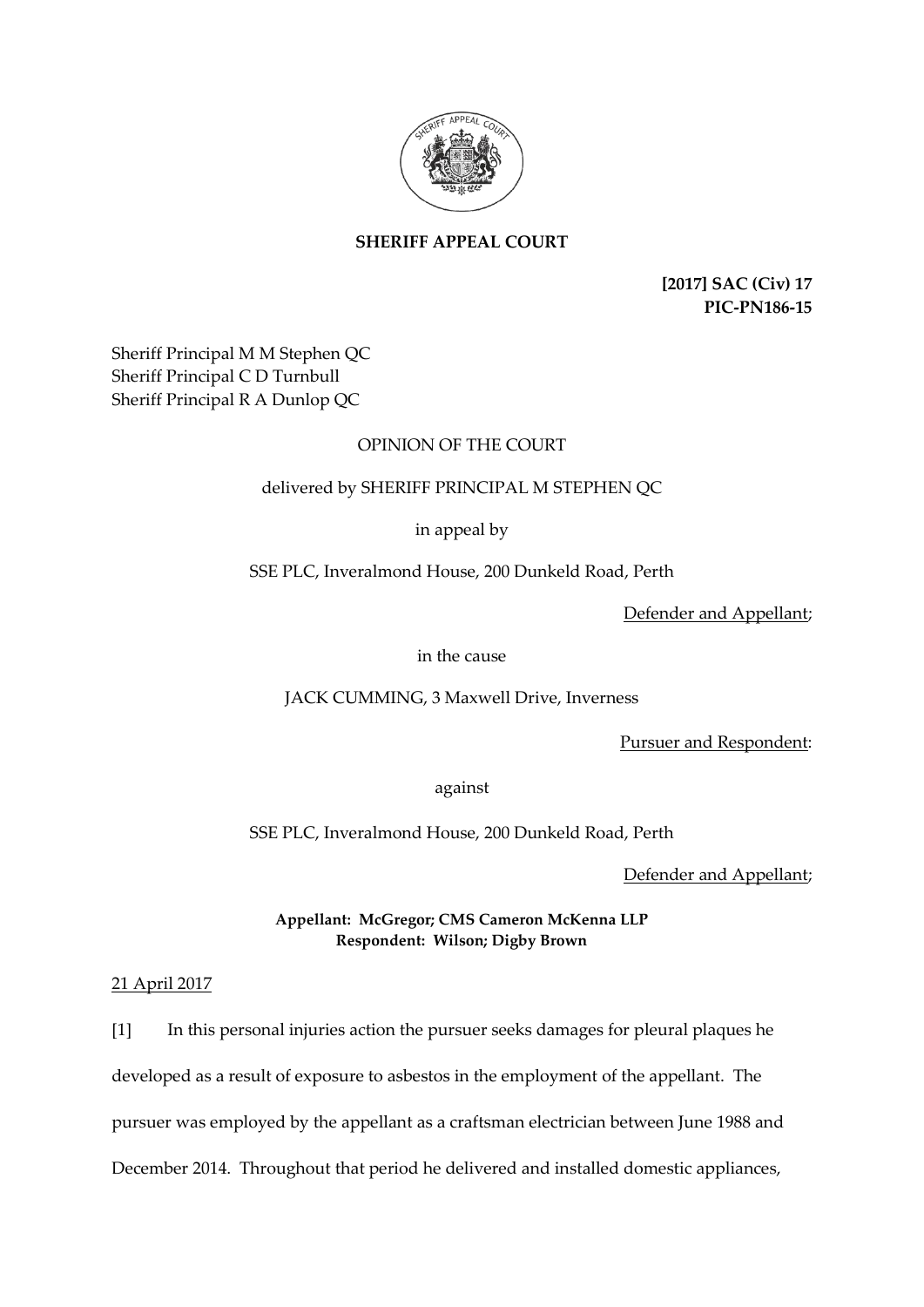storage heaters and electricity meters. The action was raised in Edinburgh Sheriff Court invoking its all Scotland jurisdiction. Both liability and quantum had been disputed. The defences were skeletal and made no admissions. They did however make calls on the pursuer *inter alia* in respect of his employment history; detailed nature of his work with the appellant including the identities of supervisors and colleagues with whom he worked together with the quantities of asbestos dust given off. The pursuer has two craves firstly for £50,000 being full and final damages in respect of solatium and any future risks caused by his exposure to asbestos. Secondly, he seeks provisional damages of £25,000 reserving the right to apply to the court for further damages in terms of section 12 of the Administration of Justice Act 1982 should he develop or be diagnosed with mesothelioma or some other asbestos related condition. Ultimately, the cause settled prior to proof when the pursuer accepted the sum of £9,175 tendered in full and final settlement. Counsel appeared for the pursuer to move a motion for decree in terms of the Minute of Tender and Acceptance seeking *inter alia* certification of the cause as suitable for the employment of junior counsel. A solicitor-advocate appeared for the appellant to oppose certification. Counsel had been instructed after defences had been lodged at the stage of adjustment of the pleadings. Counsel had consulted with the pursuer, drafted adjustments and a specification of documents. Subsequently, counsel advised the pursuer on the tender. This appeal lies against the sheriff's decision to grant the pursuer's motion to certify the cause as suitable for the employment of counsel for the pursuer.

### **The Statutory Test**

[2] Section 108 of the Courts Reform (Scotland) Act 2014 provides:-

### "**Sanction for counsel in the sheriff court and Sheriff Appeal Court**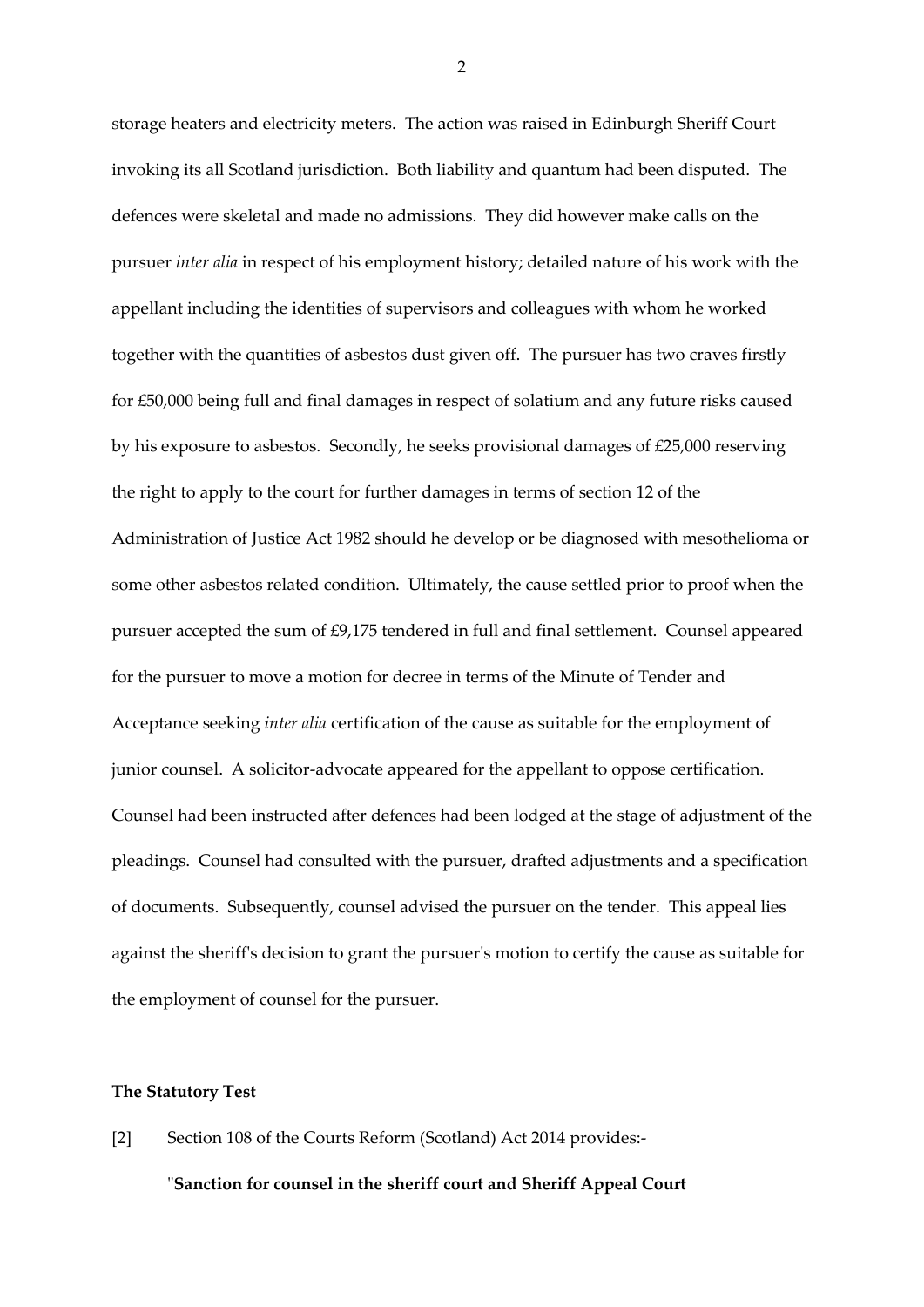- (1) This section applies in civil proceedings in the sheriff court or the Sheriff Appeal Court where the court is deciding, for the purposes of any relevant expenses rule, whether to sanction the employment of counsel by a party for the purposes of the proceedings.
- (2) The court must sanction the employment of counsel if the court considers, in all the circumstances of the case, that it is reasonable to do so.
- (3) In considering that matter, the court must have regard to  $-$ 
	- (a) whether the proceedings are such as to merit the employment of counsel, having particular regard to –
		- (i) the difficulty or complexity, or likely difficulty or complexity, of the proceedings.
		- (ii) the importance or value of any claim in the proceedings, and
	- (b) the desirability of ensuring that no party gains an unfair advantage by virtue of the employment of counsel.
- (4) The court may have regard to such other matters as it considers appropriate.
- (5) References in this section to proceedings include references to any part or aspect of the proceedings.
- (6) In this section –

"counsel" means –

- (a) an advocate
- (b) a solicitor having a right of audience in the Court of Session under section 25A of the Solicitors (Scotland) Act 1980.

"court", in relation to proceedings in the sheriff court, means the sheriff,

"relevant expenses rule" means, in relation to any proceedings mentioned in subsection (1), any provision of an act of sederunt requiring, or having the effect of requiring, that the employment of counsel by a party for the purposes of the proceedings be sanctioned by the court before the fees of counsel are allowable as expenses that may be awarded to the party.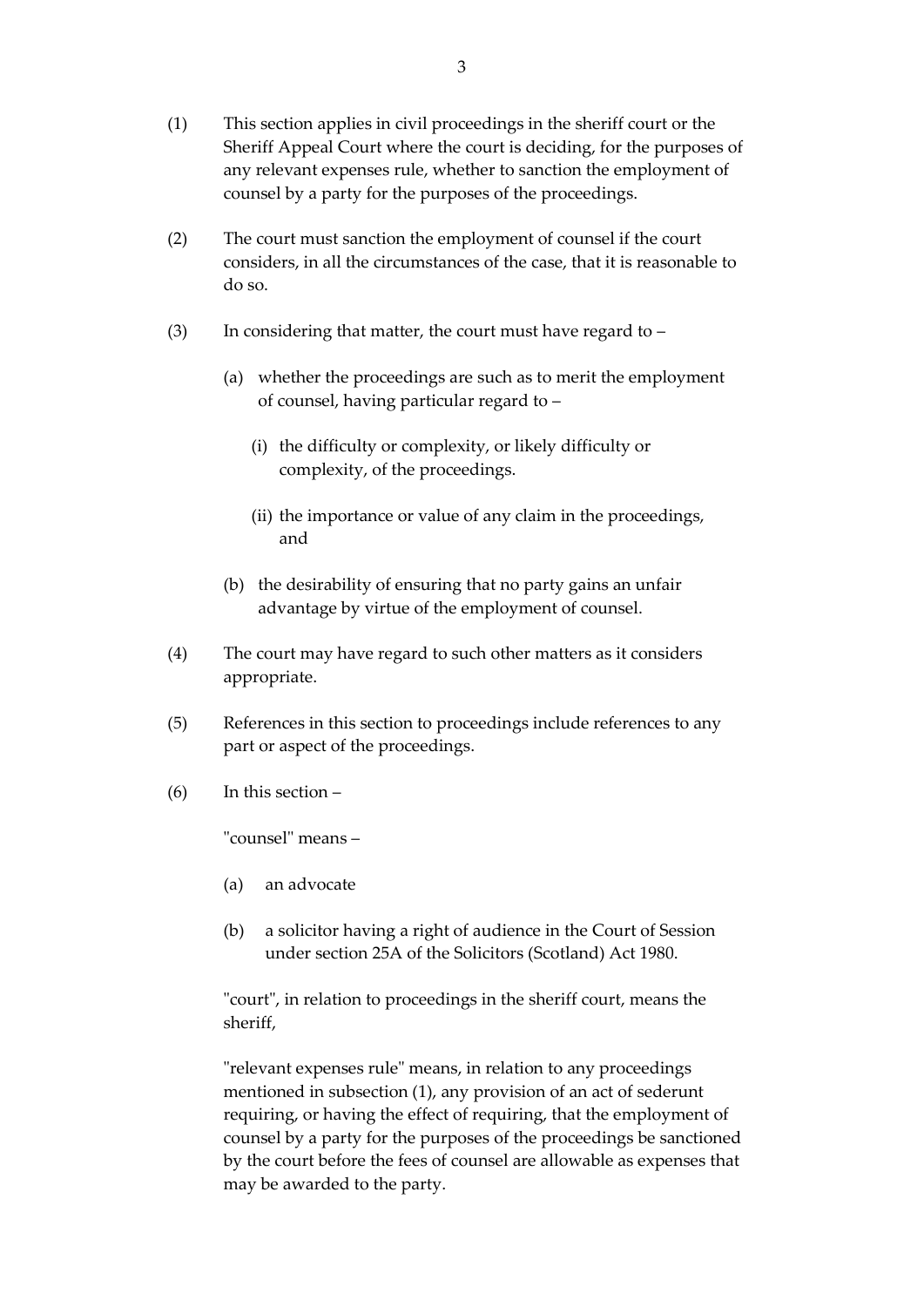(7) This section is subject to an act of sederunt under section 104(1) or 106(1)."

#### **Appellant's submissions**

[3] In presenting the appeal counsel for the appellant accepted that the sheriff had an element of discretion to determine whether in all the circumstances it was reasonable to sanction the employment of counsel. Counsel also conceded that normally appeals on the question of expenses although not incompetent are severely discouraged (*Caldwell* v *Dykes* (1906) 8.F.839 ). The jurisprudence on the function of an appellate court in appeals against discretionary decisions is well settled. Essentially the appellant's submission is that the sheriff came to a decision which was plainly wrong. The factors which the sheriff must have regard to in coming to a decision are highlighted in section 108(3). It was argued, in short, that there were no difficulties or complexities arising in these proceedings and there was nothing about the proceedings which render them of particular importance.

[4] In relation to the complexity and difficulty of proceedings the sheriff erred in concluding that the factors she relied on can be categorised as such. The evidential difficulties which the sheriff refers to at paragraphs [30] and [31] of her judgment are not matters which are truly difficult. They do not bear scrutiny. The question was posed why it might be difficult for the pursuer to give relevant details of his employment with the appellant; other employers and his handling of asbestos. The inclusion of a crave for provisional damages does not *per se* render the proceedings more complex or difficult. There is a statutory basis for claiming provisional damages (section 12 of the Administration of Justice Act 1982). The case law on provisional damages is clear (*W* v *Advocate General* [2015] CSOH 111; and *Rothwell* v *Chemical and Insulating Company Limited* [2006] ICR 1458).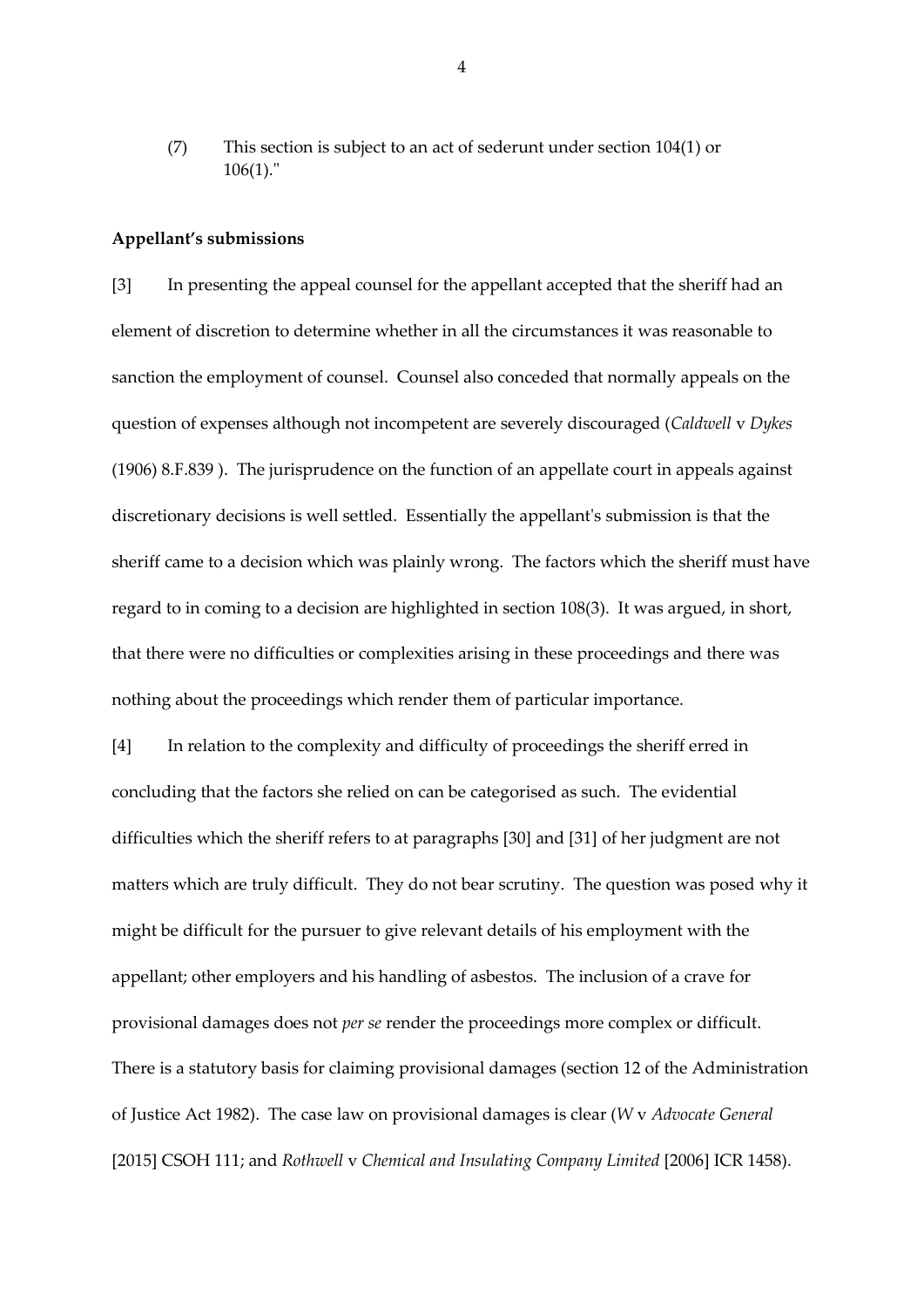[5] In this case the appellant's tender is framed in the alternative. There was nothing particularly complex or difficult in advising the pursuer whether to accept provisional damages leaving open a return to court should his medical condition deteriorate or whether to accept the tender in full and final settlement. Ultimately the pursuer accepted damages on a full and final basis in satisfaction of Crave 1. Counsel accepted that the return conditions on provisional damages can cause difficulties when considering a tender. However, that simply did not apply here. The authorities referred to on provisional damages were available to the pursuer and his agents. These together with *Harris v The Advocate General for Scotland* [2016] CSOH 49 provide clear guidance on quantification of provisional damages.

[6] The second consideration which the sheriff required to take account of is the importance of the proceedings. The pursuer suffered from pleural plaques. He had no physical symptoms and it is extremely unlikely that he will develop any more serious condition. The risk was assessed at one per cent. It was accepted that the pursuer had been exposed to asbestos in the employment of the appellant and would be compensated for the condition he suffered. Any anxiety which the pursuer felt in connection with his exposure to asbestos and the situation in which he finds himself forms part of that compensation.

#### **Respondent's submissions**

[7] Counsel for the respondent asked us to refuse the appeal as no error of law is disclosed in the grounds of appeal or in the oral argument made on behalf of the appellant. It is not disputed that the sheriff identified and applied the correct test, namely that set out in section 108 of the 2014 Act. That provision requires the court to grant sanction if in all the circumstances it is reasonable to do so. The sheriff patently had regard to the factors set out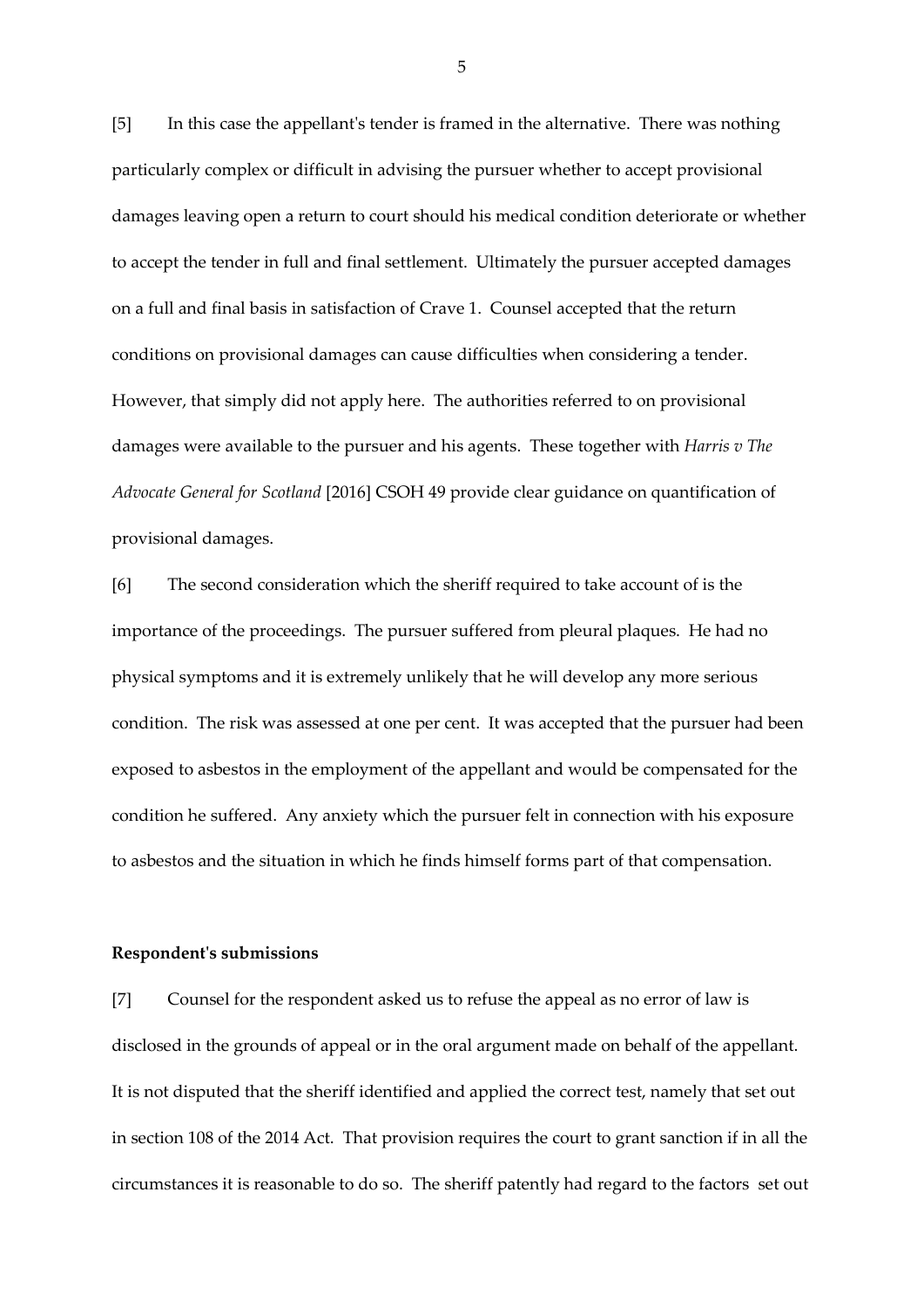in section  $108(3)(a)$ . No issue arises with regard to section  $108(3)(b)$  – the so called "equality of arms" component.

[8] The sheriff's decision involves the exercise of discretion. The function of the appellate court in appeals against discretionary decisions is well settled (*Thomson* v *Corporation of Glasgow* 1962 SC (HL) 36) applied recently in *Moran* v *Freysinnet Limited* (*supra*)). Accordingly, the appellant has a very high test to reach before this court can interfere. That test has not been passed and this court should not revisit the factors and circumstances of the case.

[9] Counsel reminded us that in his submission to the sheriff he identified eight factors which were relevant to the sheriff's consideration of the difficulty or complexity or likely difficulty or complexity of the proceedings. These are enumerated by the sheriff in paragraph [7] of her judgment. Rather than repeat these factors counsel argued that the nature of the litigation itself, being asbestos related disease, can be and is complex. The passage of time, particularly in this case, was of some significance. The pursuer had been employed by the appellant for a lengthy period of time. There was difficulty obtaining direct evidence of the nature of the asbestos exposure. Passage of time impacts on the identification of witnesses and the ability of witnesses to recollect their working conditions. Witnesses die or disappear. This is a specialist area of litigation which places significant emphasis on the pursuer's own evidence. The evidential difficulties are compounded by the failure of the appellant to make any admission at all. At the outset of proceedings the pursuer's employment with the appellant was denied. Quantification is not straightforward. See *Harris* (supra) which adopts the approach of the Court of Appeal in England and Wales to quantification (*Rothwell* v *Chemical & Insulating Company Limited [2006] ICR 1458*).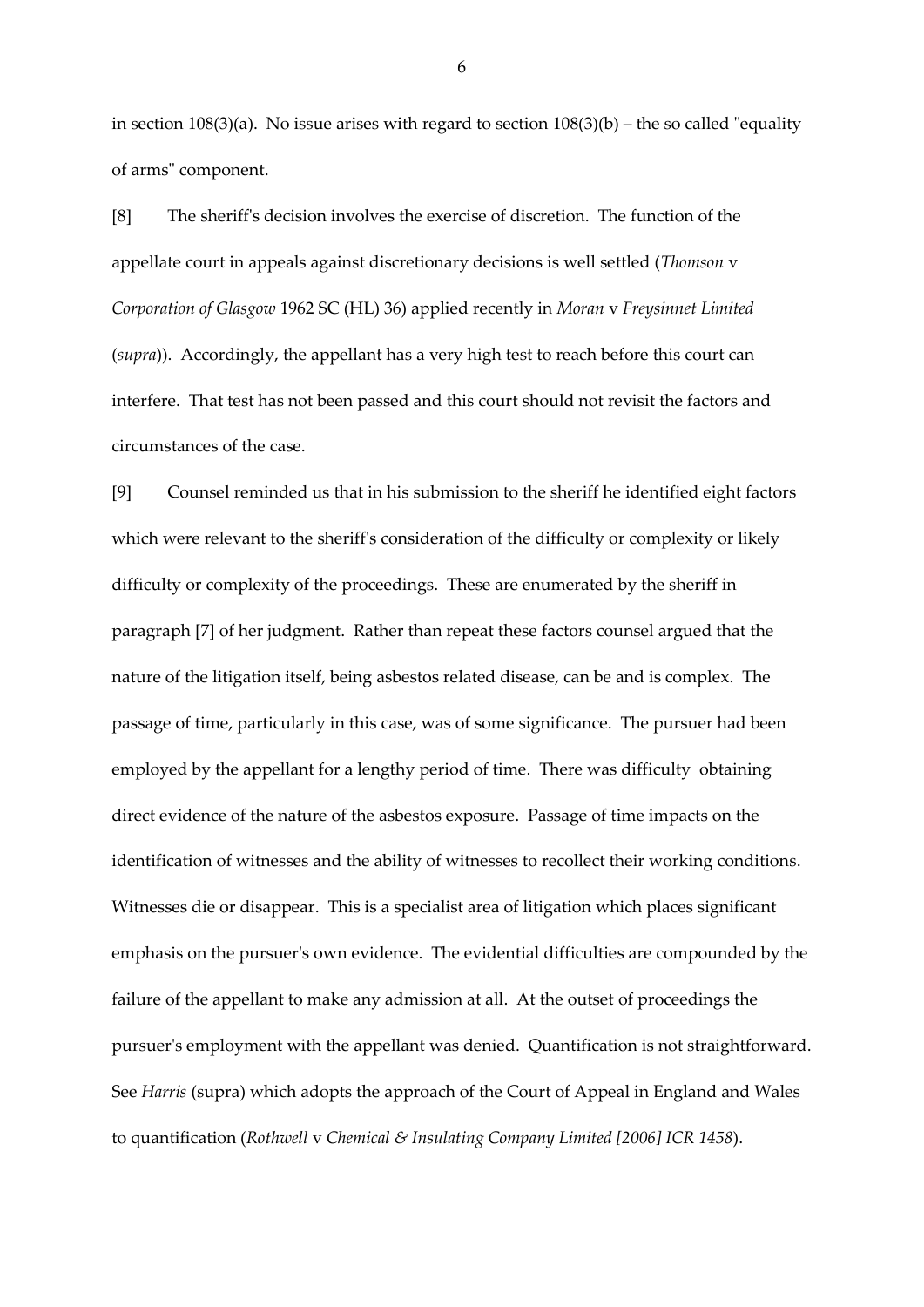However when counsel was instructed to prepare the pursuer's valuation in this case the court's decision in *Harris* had not been issued.

[10] The second component of section 108(3)(a) is "*the importance…. of any claim in the proceedings*". Although this is a wider concept than the importance to the pursuer or any other party to the proceedings the sheriff correctly accepted the pursuer's submissions as to the importance of the proceedings to the pursuer (para [36] of her judgment). The sheriff accepted that this was an important matter for the pursuer who was very anxious about his condition given that a number of his former work colleagues had also contracted an asbestos related disease and two had died as a result. Accordingly, his anxiety is no less real even if the prospects of him developing a serious asbestos related illness are remote.

[11] In considering whether to grant sanction the sheriff required to consider all the circumstances of the case but particularly the enumerated factors. She did so and exercised her discretion to grant sanction. There is no basis upon which this court should interfere and the appeal should be refused with expenses in favour of the respondent.

### **Decision**

[12] Section 108 of the Courts Reform (Scotland) Act 2014 ("the 2014 Act") imposes a positive duty on the court to sanction the employment of counsel if it considers that in all the circumstances it is reasonable to do so. In making that judgement the court must have particular regard to the difficulty or complexity, or the likely difficulty or complexity, of the proceedings; the importance or value of any claim in the proceedings; and the desirability of ensuring that no party gains an unfair advantage by virtue of the employment of counsel. The court may also have regard to such other matters as it considers appropriate.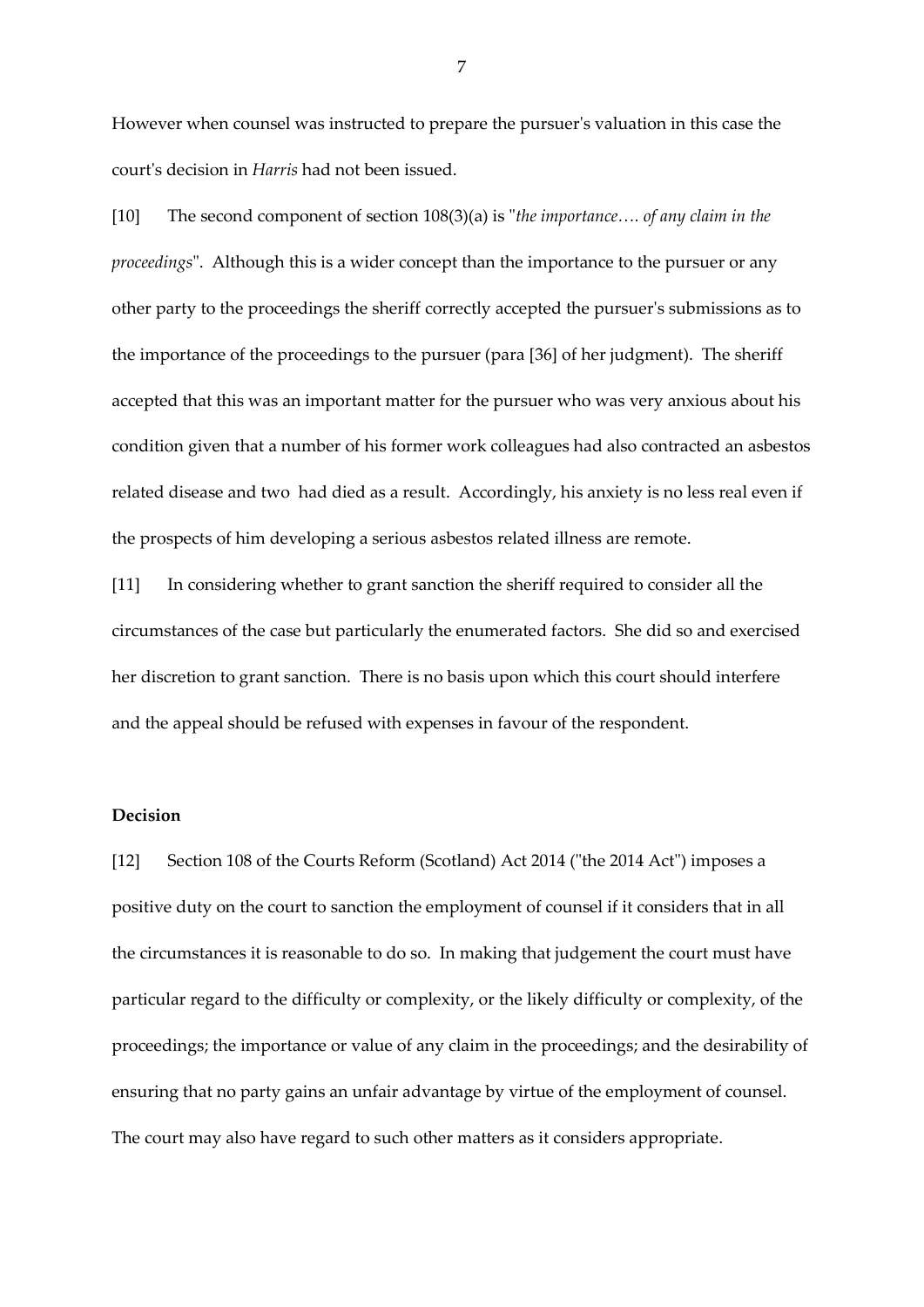[13] Section 108 has already been considered by a sheriff exercising his All Scotland jurisdiction in a personal injury action (*J's Parent and Guardian* v *M & D (Leisure) limited* 2016 SLT (Sh Ct) 185). We agree that the statutory provision broadly follows the common law position set out in Macphail 12.25 except that "appropriateness" gives way to the test of whether it is "reasonable" to sanction counsel's involvement in all the circumstances of the case. We approve the approach taken by the sheriff in *J's Parent and Guardian* that "the test is one of objective reasonableness considered at the time of the motion" in all the circumstances of the case. The introduction of the requirement to sanction by virtue of the expression "must" adds little to the test. It is difficult to envisage circumstances where the court having reached the conclusion that it is reasonable to sanction the employment of counsel did not then proceed to do so. We refer to this requirement as a "positive duty". It is a matter to which we will return.

[14] Whether or not to sanction the employment of counsel remains quintessentially within the judgement or discretion of the sheriff who is likely to be better placed than an appellate court to come to a judgement as to the nature of the cause; any difficulty or complexity arising; and its importance. The function of the appellate court where an appeal is taken against a decision involving the exercise of judicial discretion is well known and is conveniently set out in Macphail at 18.110 onwards. Absent misdirection it is not open to the appellate court to interfere and reach its own decision as to sanction. The appeal court may interfere with the conclusion reached by the sheriff if it is one which in the circumstances is plainly wrong. In *Henderson* v *Foxworth Investments Limited* 2014 SC UKSC 203, Lord Reed explained what the expression "plainly wrong" means. It is whether the decision under appeal is one that no reasonable judge could have reached. The test for review of a decision on a discretionary matter is set out in *Thomson* v *Corporation of Glasgow*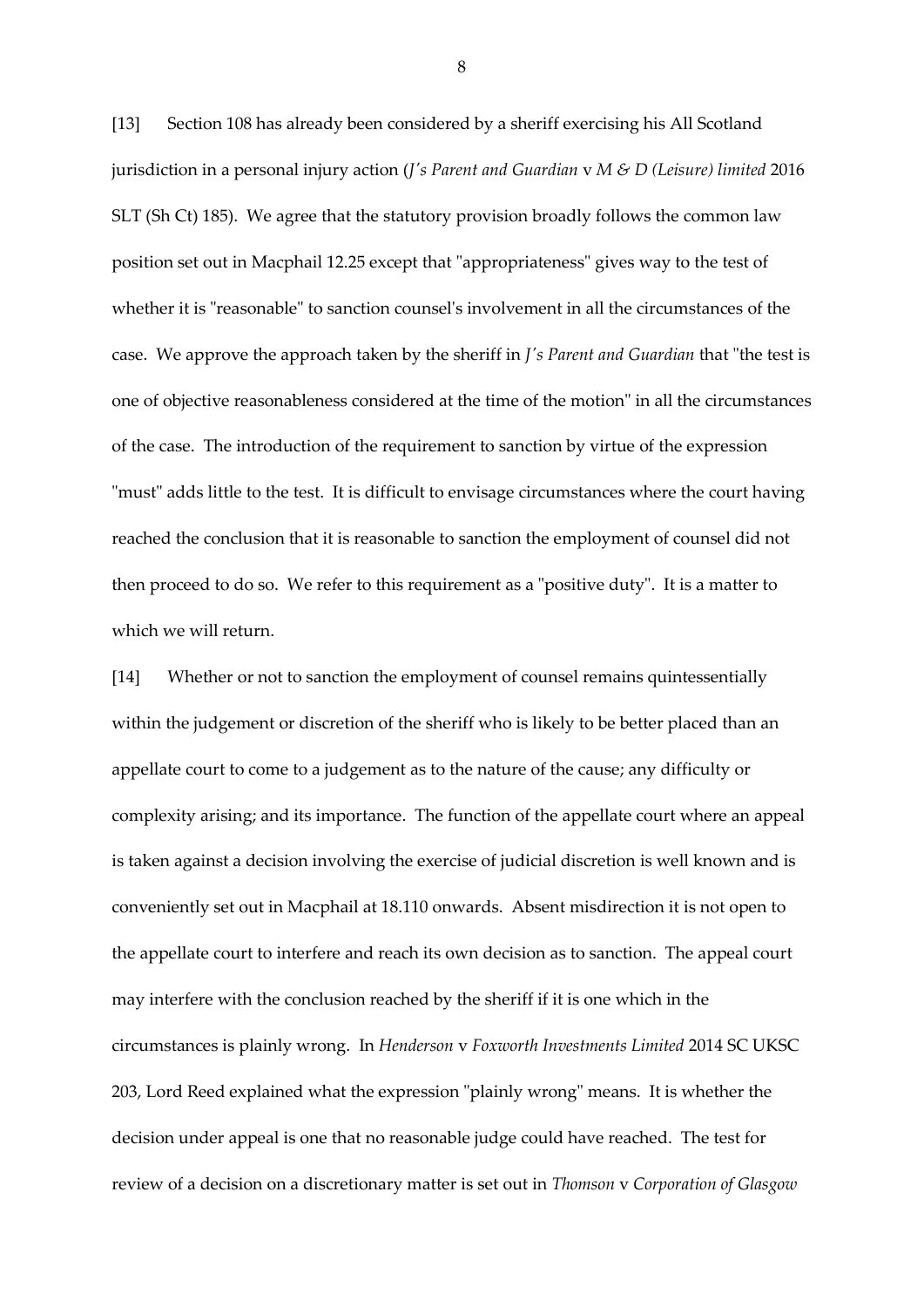(*supra*). That test has more recently been applied and approved in *Moran* v *Freysinnet Limited* (*supra)*.

[15] It is well recognised that appeals solely on a question or aspect of expenses are severely discouraged (*Caldwell v Dykes* supra; *Miller* v *Chivas Brothers Limited* 2015 SC 85), however, we accept that this appeal raises a point of general importance on sanction for counsel in the sheriff court with its new and extended privative limit. This involves the application of section 108 of the 2014 Act.

[16] We agree that the sheriff addressed herself to the correct test in her analysis of section 108. The sheriff clearly recognised that the factors mentioned in section 108(3)(a) were not only relevant but factors which she required to give particular consideration to. There is no issue between the parties as to the sheriff's approach to the statutory test but rather whether she was correct in her application of that test by concluding that it was reasonable to grant sanction. The appellant argues that the sheriff was "plainly wrong" in her application of the test to the circumstances of this case and that no reasonable sheriff would have reached the conclusion she did. No argument was advanced on appeal in respect of section 108(3)(b), what we call the "equality of arms" argument. We were not addressed by the pursuer on section 108(3)(b) nor did the respondent wish to make any submission to the effect that this was a relevant consideration.

[17] In reaching her conclusion as to the reasonableness of sanctioning the employment of counsel the sheriff required to consider whether the proceedings merited the employment of counsel (section 108 (3)(a)). The sheriff had particular regard to the difficulty or complexity of the proceedings (and indeed the likely difficulty or complexity). The sheriff's reasoning on these factors may be found in paragraphs [29] to [34] of her judgment. The sheriff gave careful consideration to the eight points advanced before her by the pursuer and preferred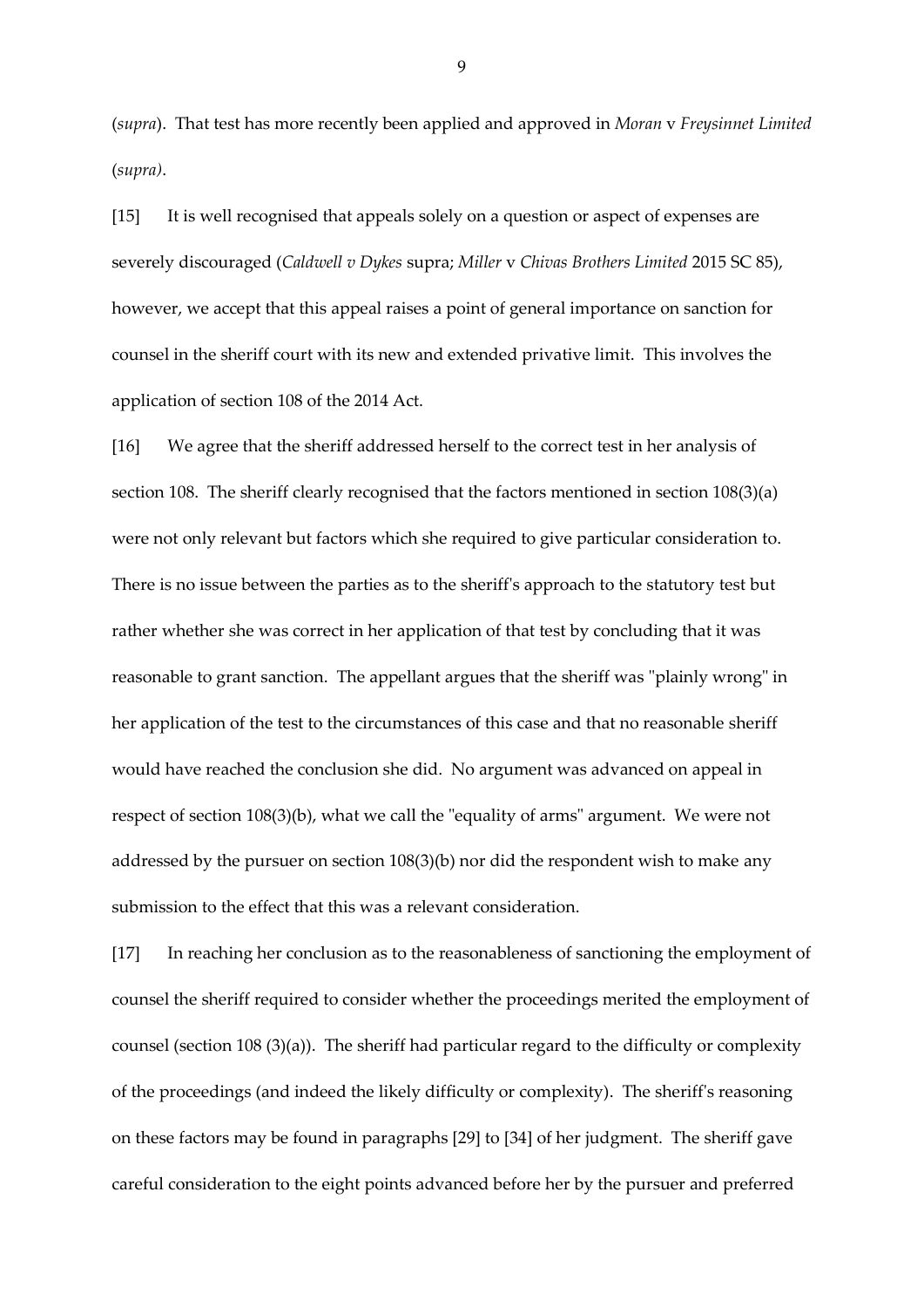these submissions to those advanced on behalf of the defender (para [29]). The difficulty or complexity related not only to the nature of the proceedings but to specific aspects such as the pursuer's employment not being of the traditional sort such as in the shipbuilding industry. The sheriff had regard to the pleadings in particular the skeletal nature of the defences and the number of calls made on the pursuer. At paragraph [31] the sheriff states:

"I agreed with Mr Wilson's submission to the effect that one of the potential evidential complications in the present case had been the fact that different types of exposure to asbestos had been involved, and that these had not been of the types more commonly involved. I also had no hesitation in agreeing with his submission that it would have been unsafe for the pursuer's agents to have assumed that the case would settle. The fact was that liability was in dispute, with detailed calls having been made on the pursuer."

We accept that there are evidential difficulties for pursuers in asbestos related actions. The pursuer requires not only to be a reliable and accurate historian but must establish the levels of asbestos dust to which he was probably exposed over a long period of employment. In this case the relevant employment extends to more than 26 years. The adequacy or lack of protective equipment and precautions are matters for the pursuer to address. In this case no admission is made by the appellant. The pursuer requires to be prepared to prove all material factual averments including his very employment with the appellant. One need look no further than the Lord Ordinary's opinion in *Prescott* v *The University of St Andrews* [2016] CSOH 3 to find the evidential difficulties in cases involving negligent exposure to asbestos. We see no basis upon which the sheriff can be criticised for concluding that the difficulty and complexity were such as to merit the employment of counsel.

[18] The tender lodged by the appellant is in the alternative in the sense that it addresses both craves, firstly for provisional damages and secondly in full and final settlement. The sheriff was satisfied that the need to advise the pursuer on both provisional and final damages was a complication. We agree with that observation. We are also content to agree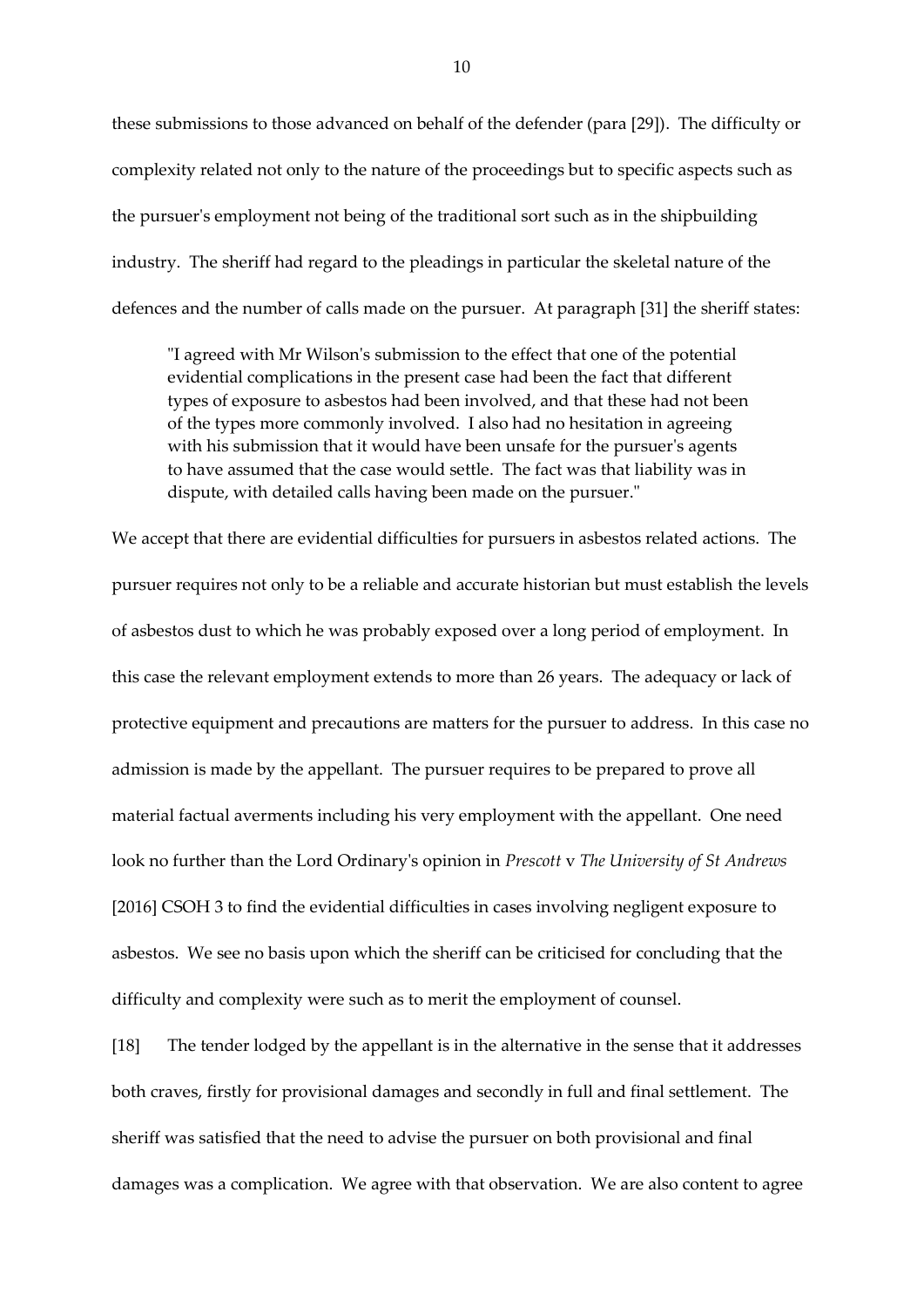that quantification of damages on both bases is elucidated in recent authorities such as *W* v *Advocate General* 2015 SLT 537 and *Harris* v *Advocate General* [2016] CSOH 49. The application of section 12 of the Administration of Justice Act 1982 by the court was considered in *Fraser* v *Kitsons Insulation Contractors Limited* [2015] CSOH 135 in the context of a tender and acceptance of tender. Suffice to say there is divided opinion as to the operative or return conditions in a tender relating to provisional damages. In this case, of course, the pursuer accepted the sum tendered in full and final settlement. Nonetheless, not only must each case be considered on its own specific averments and circumstances, regard must be given to the medical evidence. A pursuer requires to be advised on the tender as a whole taking account of the alternative craves for damages. Accordingly, we do not accept the submission that the sheriff erred in reaching the conclusion that the separate craves constituted an additional factor which adds to complexity. She was entitled to take the view that advising the pursuer in this case was not entirely straightforward. The pursuer had to decide which course to follow and was entitled to expect to be advised fully on the tender insofar as it was intended to satisfy each of the pecuniary craves. The sheriff considered this to be another factor which merited the employment of counsel. We see no error in that approach. We were informed that the court's decision in *Harris* (*supra*) had not been issued at the time of the pursuer's valuation and consideration of the tender.

[19] As regards the importance (or value) the appellant argued that the sheriff had failed to adequately articulate why this consideration merited the employment of counsel. The sheriff's conclusions are to be found at paragraphs [36] and [37] of her judgment. Again the sheriff accepted the submissions made by counsel for the pursuer as to the pursuer's anxiety about his condition. Of course, the pursuer at present suffers from pleural plaques which are asymptomatic. The likelihood of the pursuer going on to develop a serious medical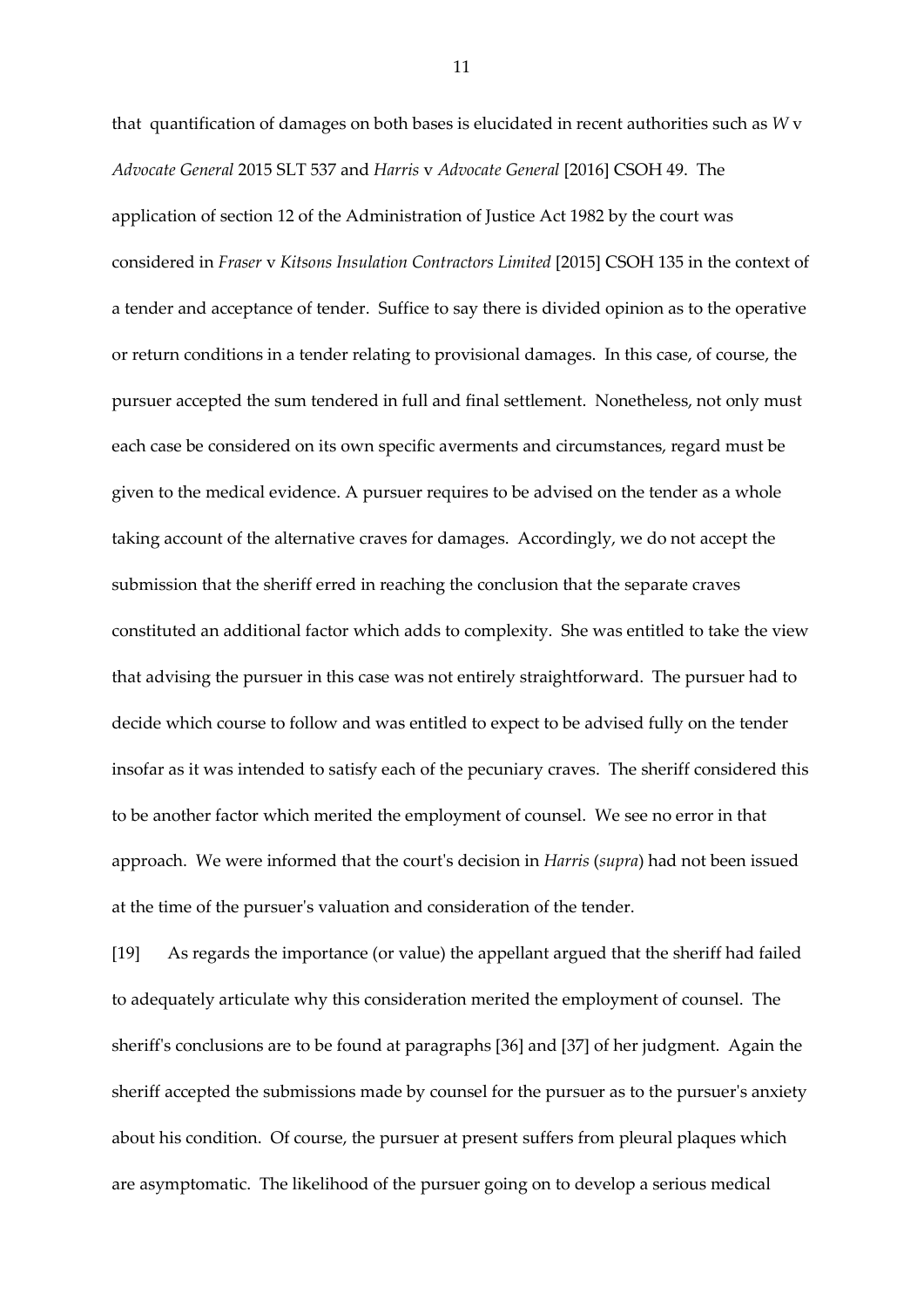condition such as mesothelioma is said to be very low, in the region of one per cent. Nevertheless, there are averments of the pursuer's distress and anxiety relating to his diagnosis and the associated risk of his condition progressing. He states that former colleagues suffer from asbestos related conditions and that two named individuals have died as a result of asbestos related disease. The sheriff accepted that these were relevant factors in assessing the importance of the proceedings particularly to the pursuer. Section 108(3)(a)(ii) refers to the importance of any claim in the proceedings. This is a wider concept than importance of the proceedings to the pursuer or indeed for any other party to the proceedings. Nevertheless, the importance of the claim to the pursuer is a relevant matter for the sheriff to take account of. We do not consider that the criticism of the sheriff is well founded. The sheriff was entitled to have regard to this factor as meriting the involvement of counsel.

[20] Section 108 requires the court to consider whether it is reasonable to sanction the employment of counsel in all the circumstances of the case. If the court considers it reasonable it must grant sanction. Accordingly, the court has discretion to consider each case on its own merits. When the test is broadly formulated, which, in our view, it must be to allow the court to exercise its discretion properly, then it is not for an appellate court to set down principles upon which either this court or the sheriff court should approach motions for sanction. However, we do recognise that the statutory compulsitor requiring the court to grant sanction, if it is reasonable, (section 108(2)) is curiously otiose for the reasons we give at paragraph [13]. It may simply be emphasis signifying the intention that counsel would play a real and meaningful role in the work of the sheriff court in its new and expanded jurisdiction.